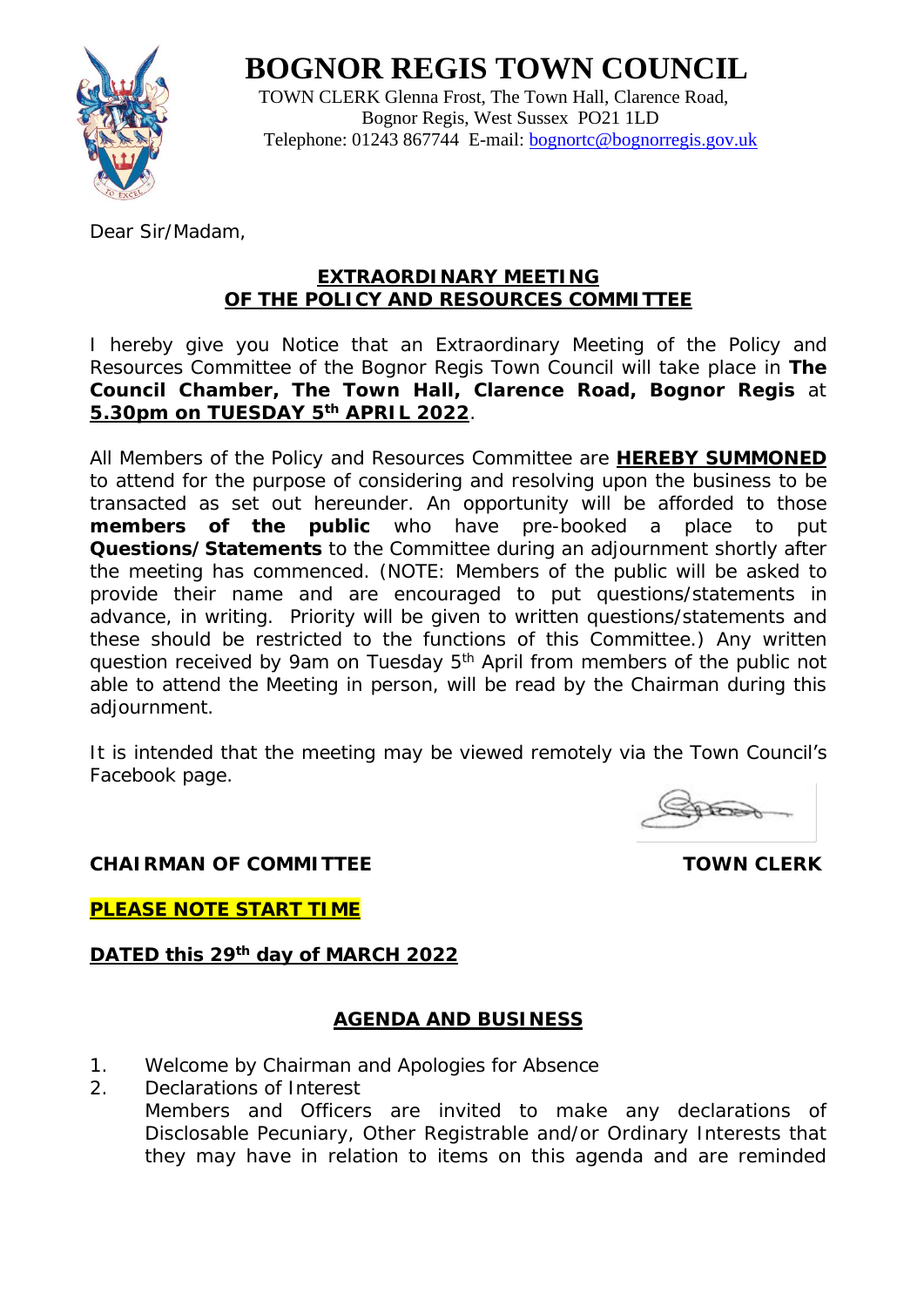that they should redeclare their Interest before consideration of the item or as soon as the Interest becomes apparent and if not previously included on their Register of Interests to notify the Monitoring Officer within 28 days. Members and Officers should make their declaration by stating:

- a) the item they have the Interest in
- b) whether it is a Disclosable Pecuniary, Other Registrable or Ordinary Interest
- c) the nature of the Interest
- d) if it is an Ordinary Interest whether they intend to leave the room for the discussion and vote
- e) if it is a Disclosable Pecuniary Interest or Other Registrable Interest, and therefore must leave the room for the discussion and vote, whether they will be exercising their right to speak on this matter under Public Question Time
- 3. Adjournment for public question time and statements
- 4. To consider the criteria and conditions to be met in relation to ADC match-funding for events supported by the Town Council's Grant Aid process - referred from meeting held 28th March 2022
- 5. To consider a request for Partnership Funding for a Wayfinding Strategy from The Bognor Regis Regeneration Board – deferred from meeting held 28th March 2022

**THERE IS A LIFT AVAILABLE AT THE TOWN HALL FOR ACCESS TO THE COUNCIL CHAMBER IF REQUIRED**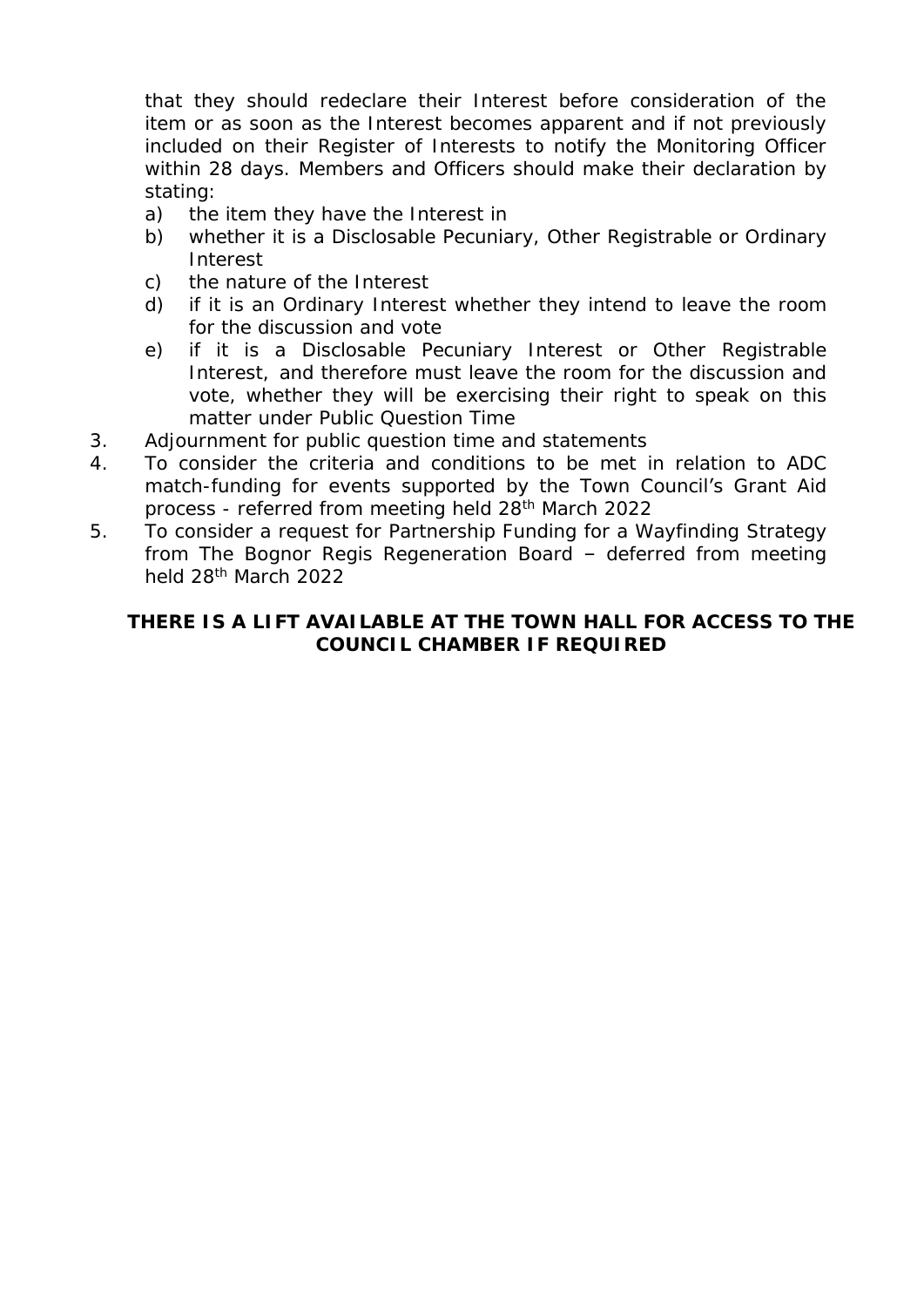# **BOGNOR REGIS TOWN COUNCIL POLICY AND RESOURCES COMMITTEE - 5th APRIL 2022**

**AGENDA ITEM 4 - TO CONSIDER THE CRITERIA AND CONDITIONS TO BE MET IN RELATION TO ADC MATCH-FUNDING FOR EVENTS SUPPORTED BY THE TOWN COUNCIL'S GRANT AID PROCESS - REFERRED FROM MEETING HELD 28th MARCH 2022**

# **REPORT BY THE TOWN CLERK FOR DECISION**

At the Policy and Resources Committee Meeting held on 28<sup>th</sup> March 2022, the Clerk advised Members about a £25k budget provision for match-funding that had been made in 2021/22 by Arun District Council that the Clerk had recently been made aware of. Liaison with ADC Officers had therefore taken place to establish whether the Town Council could meet the criteria that would allow the release of this funding before it was lost at the end of the financial year.

Owing to the significant commitment by the Town Council to secure a three-year contract for new Christmas displays for the town commencing in 2022 and the Committees desire to repeat the very successful digital projection in the Town Centre again for this coming Christmas, £12,500 of this match-funding had been secured by the Clerk for the digital projection.

This therefore leaves the balance of £12,500, which it has been agreed with ADC would meet the criteria for release if it were used to enhance significant events put on by other event organisers that help to promote tourism and bring people into the town from far and wide, that the Town Council already support through its Grant Aid process.

Considerations for release of this further grant would need to include: -

- The event is to have an impact on the town that the Council has confidence will  $\overline{a}$ happen and already be established and supported by the Town Council through its Grant Aid process to be eligible.
- Rather than spread the funding too thinly, to consider supporting a small number of organisations for the money to be used to bring a new element to their existing event that will have more of an impact, help promote tourism and increase footfall in the town.
- Evidence of evaluation or feedback that they have received from previous events they have held and details of the number of people attending to ensure the benefits of enhancing their event could also be sought.

The established events in the town run by organisations that are supported through the Town Council's Grant Aid process include: -

#### Armed Forces Day

Applied for Grant Aid to assist with covering costs of the event which will include a Drumhead Service, HMS St. Barbara rededication, live music, and a variety of stalls.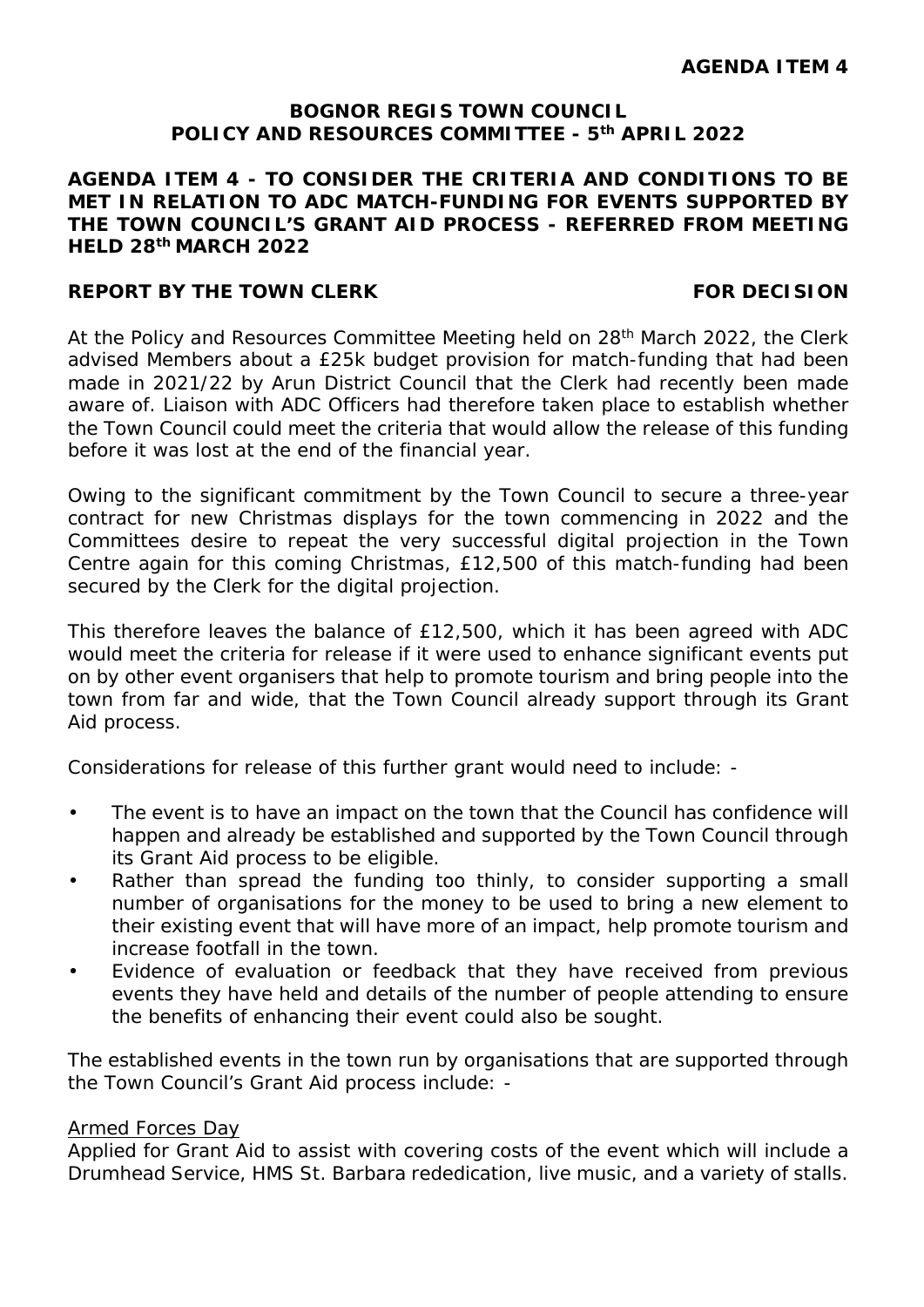# Carnival

Applied for Grant Aid to help towards Carnival costs such as St John Ambulance attendance, Public Liability Insurance etc.

### Kite Festival

Applied for Grant Aid to assist with covering some costs in running the Festival, such as a children's entertainer, and the services of St John Ambulance.

### Southdowns Folk Festival

Applied for Grant Aid to enable the organisers to build on the success of previous events by adding new events. Programme will include music, dance and workshops from many different folk and roots genres, a real ale festival, and shanty singing sessions.

## Rox Music & Art

Applied for Grant Aid to help towards costs of marketing materials, administrative support, and display materials for a week-long Art Trail event.

A copy of the current criteria that organisations are asked to meet when applying for Grant Aid is attached as **Appendix 1** for Members reference.

**DECISION**

Members are asked to agree the criteria for this match-funding.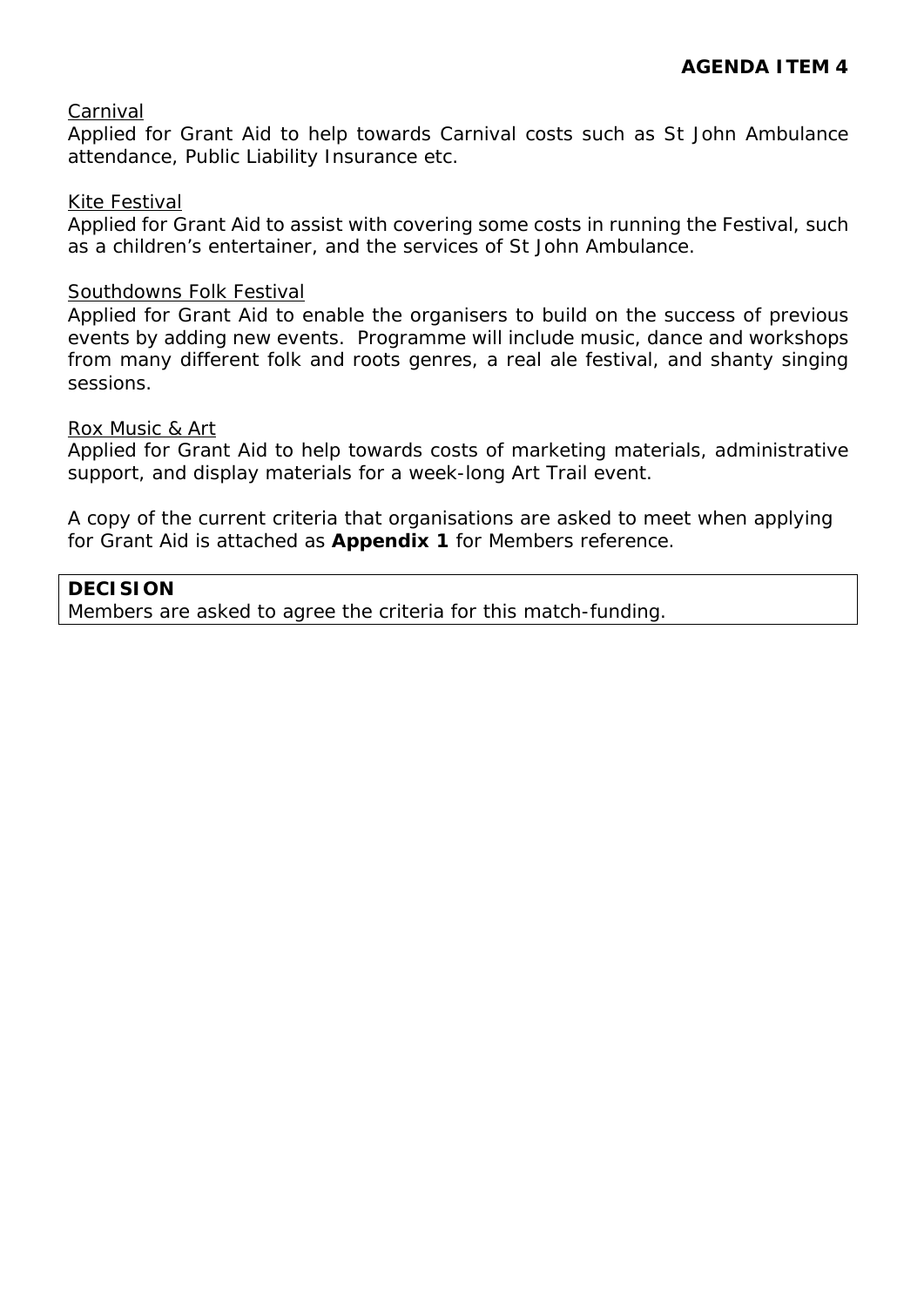

### **APPLICATIONS FOR GRANT AID FOR APRIL 202***2*

# **GUIDELINES/CRITERIA AND CHECK LIST**

- 1. The aim of the Town Council's Grants Scheme is to promote a vibrant and active community in Bognor Regis. The scheme recognises and supports the valuable contribution made by the voluntary sector to the well-being of the community. It provides financial support for community organisations working for the benefit of residents, with the intention of improving the range of services and activities in the town. Your project must help to meet the aims of the Town Council grant scheme.
- 2. The Bognor Regis Town Council Vision is to develop Bognor Regis to become more powerful and enterprising, working with others in partnership to boost the local economy, build civic pride and create a happier Bognor Regis.

In support of this Vision, the Town Council has agreed the following strategy and priority headings for 2019-2024 and organisations are required to show how their application would meet one or more of these: -

- Build on the success of Bognor Regis
- Manage and reduce the environmental impact of Bognor Regis
- Work to enable residents and community groups to live well and enjoy and take pride in our Town
- Promote arts and culture to make Bognor Regis a great place to live, work, study and visit

In taking these priorities into account applicants may have regard to the following supporting actions:

- Supporting local tourism and events
- Improving the Bognor Regis Town Environment
- Supporting alcohol reduction strategies
- Supporting vulnerable people within the community
- Supporting projects which create a safer Bognor Regis
- Town Heritage and Regeneration projects
- Providing services and support for younger people

The Town Council will fund organisations:

- Whose activities and projects are for the benefit of Bognor Regis residents
- That are not providing activities that are of a political or religious nature
- That do not hold reserves in excess of one year's operating expenses, including local branches of national or regional organisations that have reserves that could be used.
- That do not fundraise to support their head office for distribution to other areas

The Town Council will not fund organisations applying for:

- Retrospective funding for something that has already taken place or been purchased
- Contributions to large capital programmes or generic blanket applications where what is being funded is not specifically stated
- Funding for loan payments or outstanding debt or interest
- 3. To ensure the safeguarding of public finance any organisation submitting a grant application will be required to demonstrate that it is able to meet all statutory requirements at the time of application, relating to employment of staff, volunteers and participants, use of premises and provision of its service, including public liabilities, insurance etc.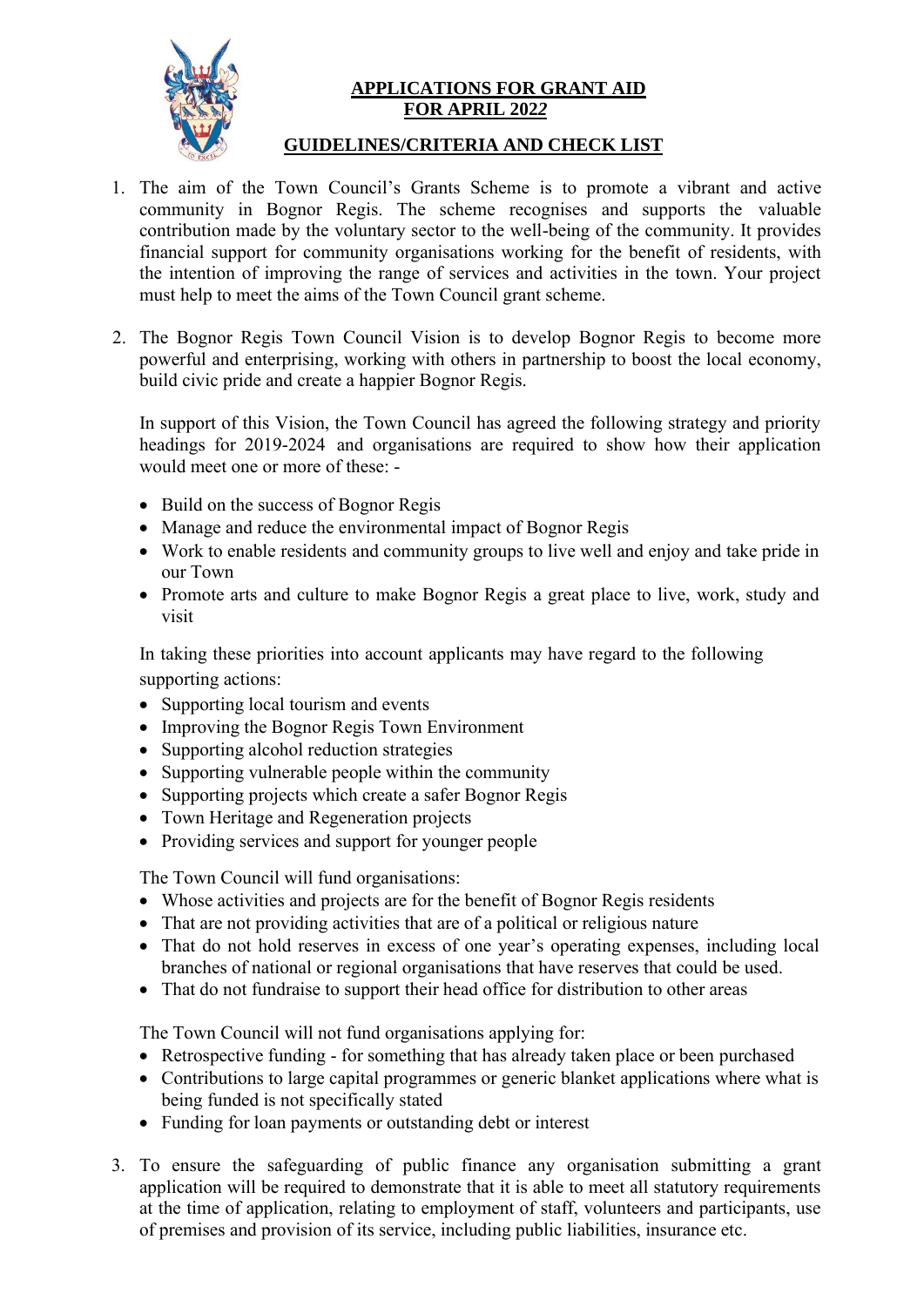- 4. For your application to be processed, it is essential that a set of the most up to date, signed audited or certified accounts, copies of current bank statements for all bank accounts, a Chairman's Report or Constitution and a copy of the Policy Statement regarding Child Protection and/or Vulnerable Adults (if applicable) be submitted with the application. **No public funds may be paid over until the accounts and report have been inspected and the Council is satisfied**. The accounts must be audited or certified as described and should also have a signed statement from an independent person, i.e. auditor,accountant etc.
- 5. Clubs or organisations involved in providing activities for children or youths will need to provide information on their adopted policy statement for Child Protection in relation to the Children's Act 1989 and the Rehabilitation of Offenders Act 1974 regarding the recruitment of staff, paid or voluntary. The information must make clear that procedures have been established to include prevention of abuse and clearly define roles for staff and training in relation to child protection. The Council will look for evidence that groups working with vulnerable members of society (e.g. people with special needs etc.) follow good practice in protecting such people with information provided on their adopted policy statement for Vulnerable Adults.
- 6. Organisations are required to submit only one application when applying for funding for different activities and projects rather than multiple applications.
- 7. All applications are to be submitted electronically via email. Covering emails must list the documentation that is being attached so that it can be checked off as having been received.
- 8. Applicants may be asked to provide additional information.
- 9. Where the application is for new equipment that is over £100 in value, please supply at least two quotations.
- 10. Should your grant application be successful, please note that if your funding is for a capital project, such as purchasing equipment etc, you will be required to produce evidence of this, e.g. invoices/receipts, for our records as soon as possible. It is important to also note that in the event of your organisation closing or if the project/services funded by the Council do not proceed, the grant aid must be returned to the Council.
- 11. The Town Council reserves the right to reclaim the grant in the event of it not being used for the purpose specified on the application form.
- 12. **Failure to comply with these guidelines by not supplying all of the required documentation will result in consideration not being given to your application. Therefore, your application will not be considered unless sufficient written explanation is provided as to the reason for absence and confirmation of when such documentation will be available. To avoid extra administrative time, this action will be taken without further redress to the applicant: The onus is on the applicant to ensure all requirements are met by the due date.**
- 13. Applications for aid must be made on the form provided by this Council and must be emailed to the Town Clerk (in accordance with clause 7 above) to arrive not later than **5.00pm on Friday 24th September 2021**. Late applications will not be considered. Funds for all successful grant applications will be awarded during April 2022, the next financial year.

**Please complete the enclosed Check List and return with your application form**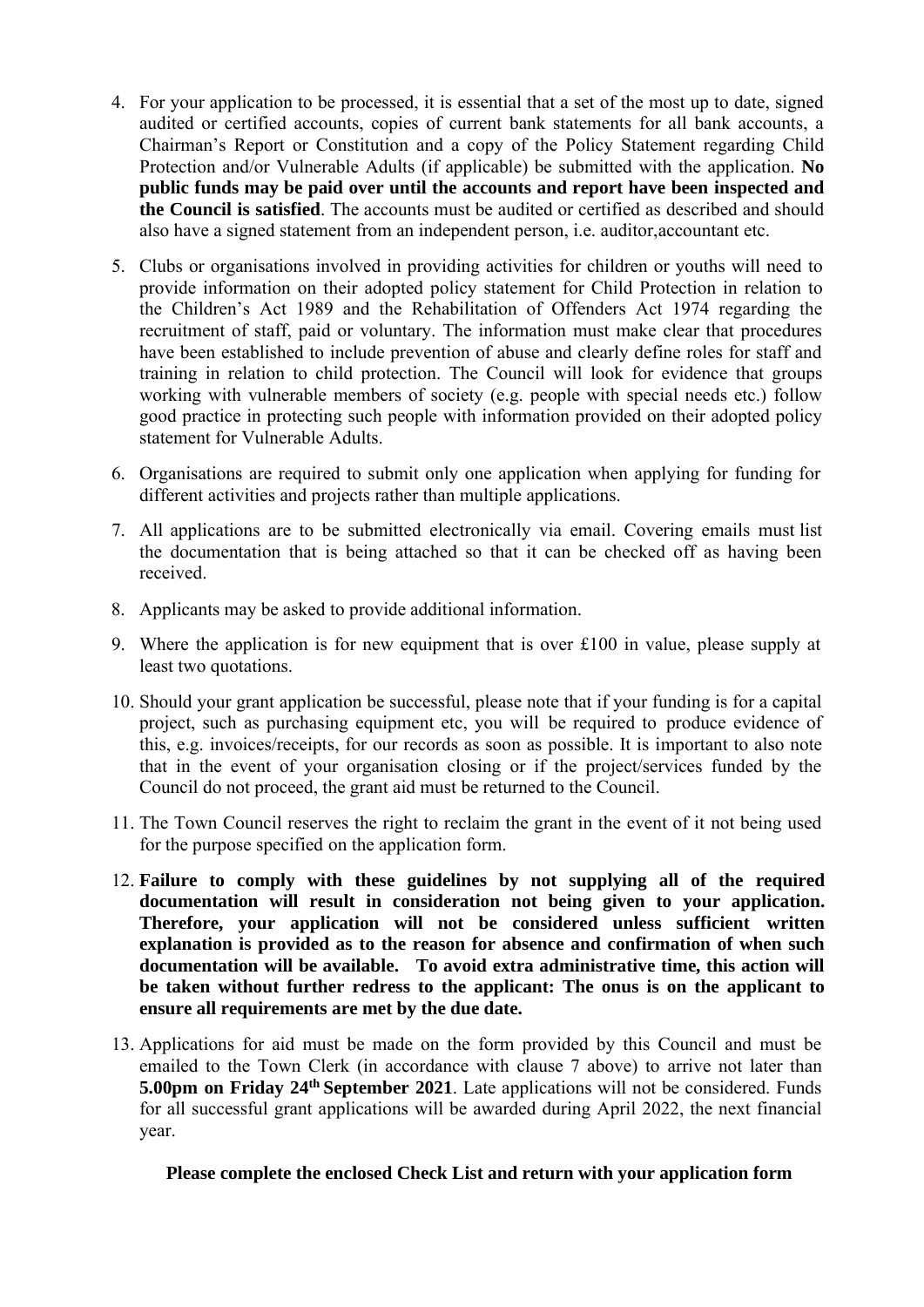#### **Check List**

| In order to prevent unnecessary delay, please tick and ensure that you have:                                                                                                                                          |
|-----------------------------------------------------------------------------------------------------------------------------------------------------------------------------------------------------------------------|
| Read the notes for applicants (overleaf).                                                                                                                                                                             |
| Answered all questions. It is not sufficient simply to attach documents in<br>response to questions. Ensure you have entered the actual amount of grant<br>requested.                                                 |
| Attached your most recent audited or certified accounts, appropriately signed.<br>(Chairman/Treasurer/Secretary and an independent signature) followed by the<br>current year's accounts once these become available. |
| <b>PLEASE NOTE:</b> audited or certified accounts are to be signed by an<br>independent professional person not associated with your organisation.                                                                    |
| Provided a copy of your Policy Statement regarding Child Protection and/or<br>Vulnerable Adults, (if applicable) or reason for absence.                                                                               |
| Attached your latest Chairman's Report (or similar e.g. Constitution or<br>Treasurer's/Secretary's Report).                                                                                                           |
| Attached additional supporting material, e.g. cuttings, reviews etc. (optional).                                                                                                                                      |
| Attached copies of estimates for proposals/project.                                                                                                                                                                   |
| Attached a copy of your most recent bank statements for all bank accounts.                                                                                                                                            |

#### **PLEASE NOTE: Failure to comply with these guidelines by not supplying all of the required documentation will result in consideration not being given to your application.**

**PLEASE NOTE:** Organisations in receipt of Grant Aid may be required to have a Town Council appointed non-voting observer as a representative to any of the organisations meetings. This appointment will be at the discretion of the Town Council and will enable them to take part in discussion and debate only and to also give input/feedback in relation to the Town Council's agreed position and policy on issues relating to the discussion. Representatives are there to represent the Town Council and not as individuals. They should not therefore under any circumstances agree anything on the Town Council's behalf that has not been approved previously by the Town Council. Town Council representatives will respect any issues of confidentiality that might arise from the outside organisation.